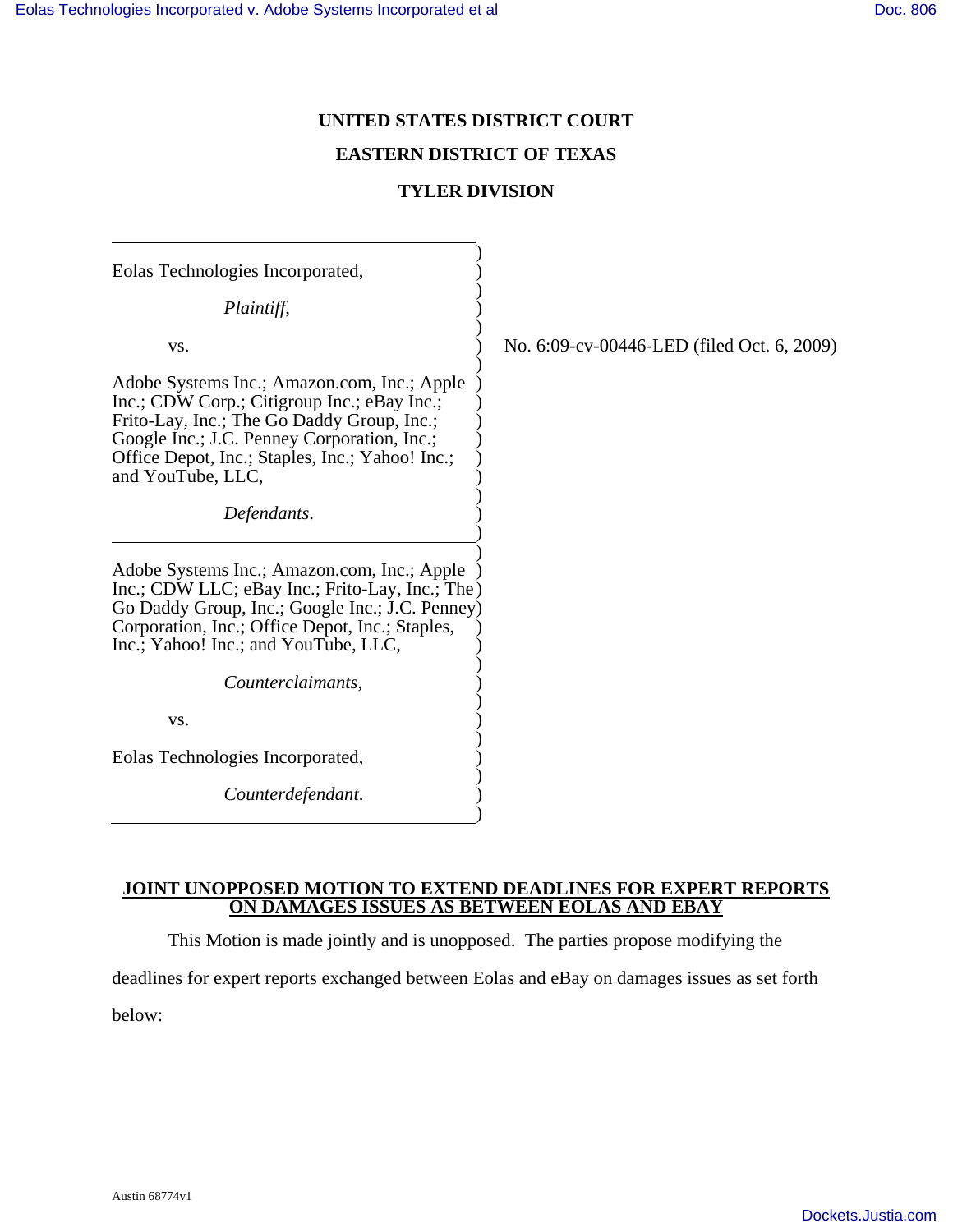| Event                                                                            | <b>Existing Deadline</b>            | <b>New Deadline</b><br><b>Requested by this Motion</b>            |
|----------------------------------------------------------------------------------|-------------------------------------|-------------------------------------------------------------------|
| Parties with burden of proof<br>designate expert witnesses on<br>damages issues. | July 29, 2011<br>[Docket No. 768]   | Friday, August 5, 2011<br>(Eolas' submission to eBay<br>only)     |
| Parties designate rebuttal<br>expert witnesses on damages<br>issues.             | August 26, 2011<br>[Docket No. 768] | Friday, September 2, 2011<br>(eBay's submission to Eolas<br>only) |

This motion is not made for delay, and should not impact any other deadline applicable to this litigation, including the trial setting. Specifically, this motion does not seek to modify the dates for any parties' submission of expert reports on damages issues other than between Eolas and eBay. Accordingly, the parties respectfully move the Court for an Order setting the deadlines provided above.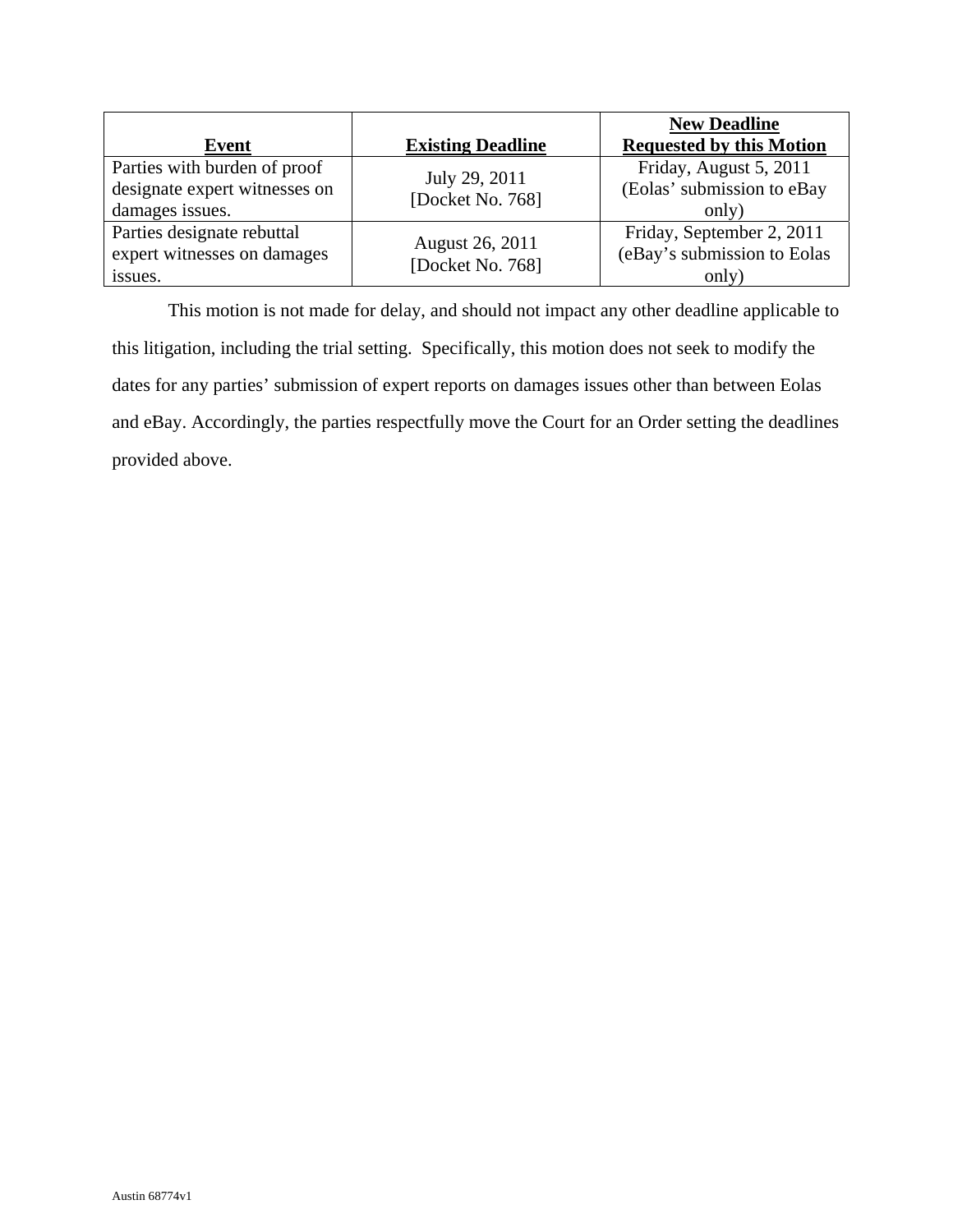### By: /s/ Mike McKool By: <u>/s/ Edward Reines</u>

Mike McKool (Bar No. 13732100) <mmckool@mckoolsmith.com> Douglas Cawley (Bar No. 04035500) <dcawley@mckoolsmith.com> Rosemary T. Snider (Bar No. 18796500) <rsnider@mckoolsmith.com> J.R. Johnson (Bar No. 24070000) jjohnson@mckoolsmith.com MCKOOL SMITH, P.C. 300 Crescent Court, Suite 1500 Dallas, TX 75201 Telephone: (214) 978-4000 Facsimile: (214) 978-4044 Sam F. Baxter (Bar No. 01938000) <sbaxter@mckoolsmith.com> MCKOOL SMITH, P.C. 104 E. Houston St., Ste. 300 P.O. Box O Marshall, TX 75670 Telephone: (903) 923-9000 Facsimile: (903) 923-9099 Kevin L. Burgess (Bar No. 24006927) <kburgess@mckoolsmith.com> John B. Campbell (Bar No. 24036314) <jcampbell@mckoolsmith.com> Josh W. Budwin (Bar No. 24050347) <jbudwin@mckoolsmith.com> Matt Rappaport (Bar No. 24070472) mrappaport@mckoolsmith.com Lindsay K. Martin (Bar No. 24049544 lmartin@mckoolsmith.com MCKOOL SMITH, P.C. 300 West Sixth Street, Suite 1700 Austin, TX 78701 Telephone: (512) 692-8700 Facsimile: (512) 692-8744

*Attorneys for Plaintiff and Counterdefendant Eolas Technologies, Inc.*

Edward Reines <Edward.reines@weil.com> Sonal N. Mehta <sonal.mehta@weil.com> Andrew L. Perito Andrew.perito@weil.com> M. Scott Fuller (Bar No. 24036607) WEIL, GOTSHAL & MANGES LLP 201 Redwood Shores Parkway Redwood Shores, CA 94065 Telephone: (650) 802-3000 Facsimile: (650) 802-3100

Jennifer H. Doan jdoan@haltomdoan.com Joshua R. Thane jthane@haltomdoan.com HALTOM & DOAN 6500 Summerhill Road, Suite 100 Texarkana, TX 75503 Telephone: (903) 255-1000 Facsimile: (903) 255-0800

*Attorneys for Defendants and Counterclaimants eBay Inc.*